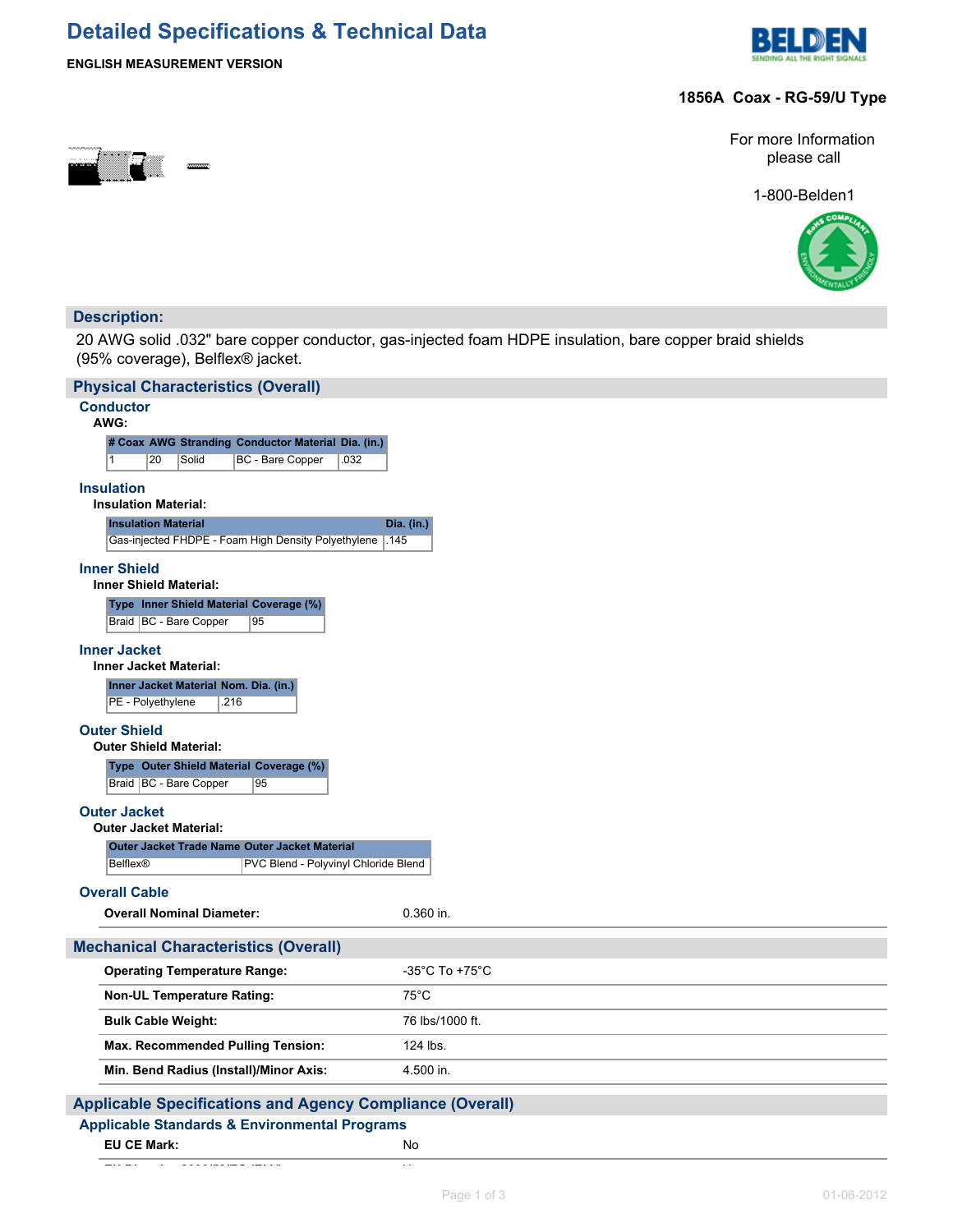# **Detailed Specifications & Technical Data**

## **ENGLISH MEASUREMENT VERSION**

 $7.1$ 



## **1856A Coax - RG-59/U Type**

|                                 | EU Directive 2000/53/EC (ELV):                                      | Yes                                                                           |  |  |  |
|---------------------------------|---------------------------------------------------------------------|-------------------------------------------------------------------------------|--|--|--|
|                                 | EU Directive 2002/95/EC (RoHS):                                     | Yes                                                                           |  |  |  |
|                                 | EU RoHS Compliance Date (mm/dd/yyyy):                               | 01/01/2004                                                                    |  |  |  |
|                                 | EU Directive 2002/96/EC (WEEE):                                     | Yes                                                                           |  |  |  |
|                                 | EU Directive 2003/11/EC (BFR):                                      | Yes                                                                           |  |  |  |
|                                 | CA Prop 65 (CJ for Wire & Cable):                                   | Yes                                                                           |  |  |  |
|                                 | MII Order #39 (China RoHS):                                         | Yes                                                                           |  |  |  |
|                                 | <b>RG Type:</b>                                                     | 59/U                                                                          |  |  |  |
|                                 | <b>Suitability</b>                                                  |                                                                               |  |  |  |
|                                 | Suitability - Indoor:                                               | Yes                                                                           |  |  |  |
|                                 | Suitability - Outdoor:                                              | Yes - Black for permanent installations. All colors for field deployable use. |  |  |  |
|                                 | <b>Plenum/Non-Plenum</b>                                            |                                                                               |  |  |  |
|                                 | Plenum (Y/N):                                                       | No                                                                            |  |  |  |
|                                 | <b>Electrical Characteristics (Overall)</b>                         |                                                                               |  |  |  |
|                                 | Nom. Characteristic Impedance:                                      |                                                                               |  |  |  |
|                                 | Impedance (Ohm)                                                     |                                                                               |  |  |  |
|                                 | 75                                                                  |                                                                               |  |  |  |
|                                 | Nom. Inductance:                                                    |                                                                               |  |  |  |
|                                 | Inductance (µH/ft)<br>.097                                          |                                                                               |  |  |  |
|                                 | Nom. Capacitance Conductor to Shield:                               |                                                                               |  |  |  |
|                                 | Capacitance (pF/ft)                                                 |                                                                               |  |  |  |
|                                 | 16.2                                                                |                                                                               |  |  |  |
|                                 | <b>Nominal Velocity of Propagation:</b>                             |                                                                               |  |  |  |
|                                 | <b>VP</b> (%)<br>83                                                 |                                                                               |  |  |  |
|                                 | <b>Nominal Delay:</b>                                               |                                                                               |  |  |  |
|                                 | Delay (ns/ft)<br>1.22                                               |                                                                               |  |  |  |
|                                 | Nom. Conductor DC Resistance:                                       |                                                                               |  |  |  |
|                                 | DCR @ 20°C (Ohm/1000 ft)<br>10.1                                    |                                                                               |  |  |  |
|                                 |                                                                     |                                                                               |  |  |  |
|                                 | Nom. Inner Shield DC Resistance:<br>DCR @ 20°C (Ohm/1000 ft)<br>2.5 |                                                                               |  |  |  |
|                                 | <b>Nominal Outer Shield DC Resistance:</b>                          |                                                                               |  |  |  |
| DCR @ 20°C (Ohm/1000 ft)<br>1.6 |                                                                     |                                                                               |  |  |  |
| Nom. Attenuation:               |                                                                     |                                                                               |  |  |  |
|                                 | Freq. (MHz) Attenuation (dB/100 ft.)                                |                                                                               |  |  |  |
| 1                               | .3                                                                  |                                                                               |  |  |  |
|                                 | 3.6<br>6.<br>10<br>8.                                               |                                                                               |  |  |  |
|                                 | 71.5<br>2.2                                                         |                                                                               |  |  |  |
|                                 | 135<br>3.0                                                          |                                                                               |  |  |  |
|                                 | 270<br>4.2                                                          |                                                                               |  |  |  |
|                                 | 360<br>4.8<br>540<br>5.9                                            |                                                                               |  |  |  |
|                                 | 720<br>6.9                                                          |                                                                               |  |  |  |
|                                 | 750<br>7.1                                                          |                                                                               |  |  |  |